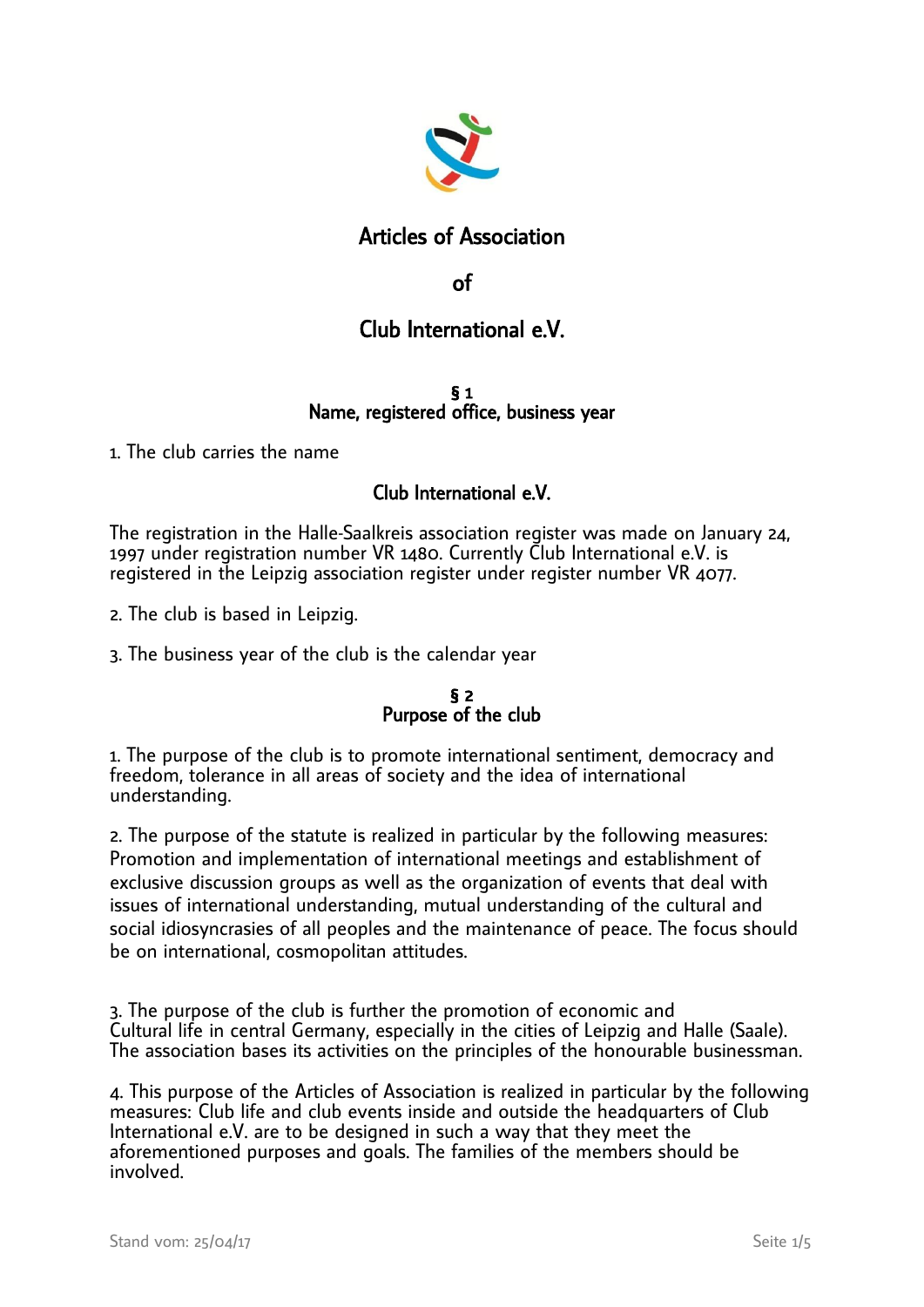## § 3 Charitable status

1. The club does not exclusively and directly pursue charitable purposes in the sense of the section "Tax-privileged purposes" of the tax code.

2. However, at a decision of the general meeting, he can apply for non-profit status from a certain point in time. The articles of association must then be changed accordingly.

3. The association is entitled by decision of the general meeting to found a nonprofit promotion club of the Club International e.V. or to encourage such a foundation.

## § 4 Membership

1. Any natural or legal person who is committed to the statutory goals can become a member of the club.

2. The club has active personal, corporate, institutional and honorary members.

## § 5 Acquisition of membership and obligations of members

1. Admission takes place after a written application for admission. The application should be addressed to the President. The board decides on membership on the proposal of the president.

2. Any adult of legal age can be accepted as an active member. It should prove itself professionally and usually have their residential and professional seat in the catchment area of the club. Active members should bring themselves, their family and friends as users of the club and its facilities.

3. Companies can acquire company memberships. Every company membership includes an active membership. Additional active memberships can be added, which are used by executives and expatriates and their families employed by the company. The company appoints the persons in writing to the board for the further active memberships. The board has the right to object to the appointment within three weeks. The company can revoke the designation at any time and terminate the corresponding membership in accordance with the rules of the articles of association. The company may also appoint a substitute member.

4. Public bodies, in particular regional authorities, which carry out business development or otherwise promote association purposes, can acquire the institutional membership that is carried out by the respective top management.

5. The board of directors of the club can appoint honorary members who have made outstanding contributions to the club or the general public.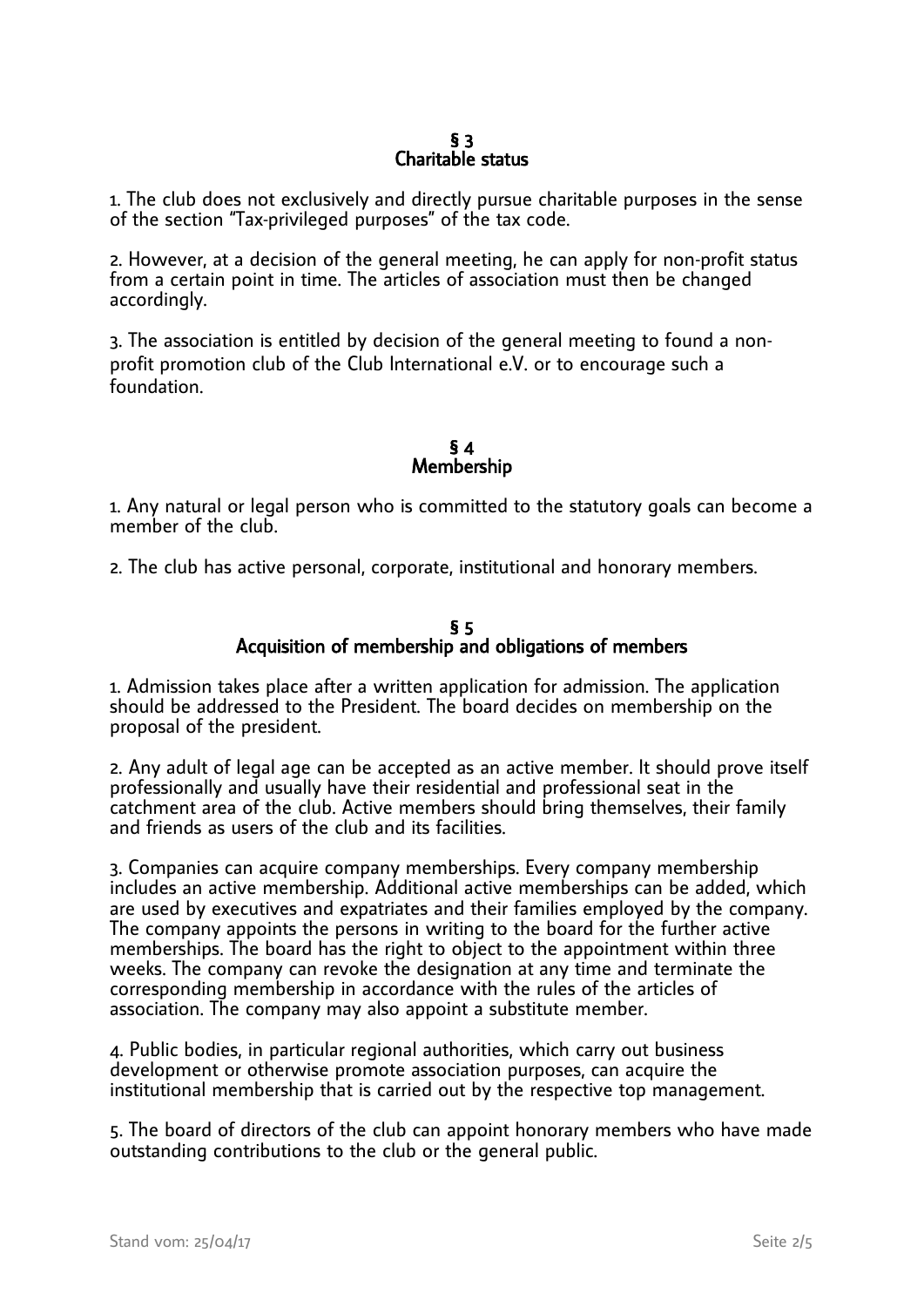6. The board can identify the aim of the club in a public function, for the duration of their function or for a particular one appoint period to honorary members.

7. Institutional members and honorary members acc. Paragraphs 4, 5 and 6 are of annual membership fee exempt. You can participate in the events of the club. Both honorary and institutional members enjoy full membership rights.

8. The members of the association are prohibited from pursuing their own interests or those of third parties within the association's life or mixing them with the association's purposes.

#### § 6 Termination of membership

1. The membership ends

- a) upon the death of the member,
- b) through voluntary resignation,
- c) by exclusion from the club.

2. Each member can at any time declare his resignation at the end of the calendar year by written notice to the office by registered mail. The notice of termination must be received by the office no later than November 30 of the current year. The person giving notice will receive a notice of termination from the office promptly.

3. Each member can be excluded if it a) in a serious manner by his behaviour against the aims or otherwise violates the statutes of the club or damages its reputation, or b) despite two written requests, his payment obligations not met with the club.

4. After expulsion of the member concerned and after it has been given the opportunity to resign voluntarily, the board decides on the exclusion. The decision must be communicated to him by registered letter or against other proof of delivery. It becomes effective if the member does not object to the President in writing within one month of receipt. The general meeting decides on the objection.

#### § 7 Membership fees

The annual membership fee is set every two years by the general assembly on the proposal of the board. The amount is due by January 31 for the current calendar year. More details are regulated by a contribution schedule.

## § 8 governance structure of the club

1. Organs of the club are

a) the general meeting,

b) the board

2. The members of the institutions are volunteers. You only get a replacement for your needs.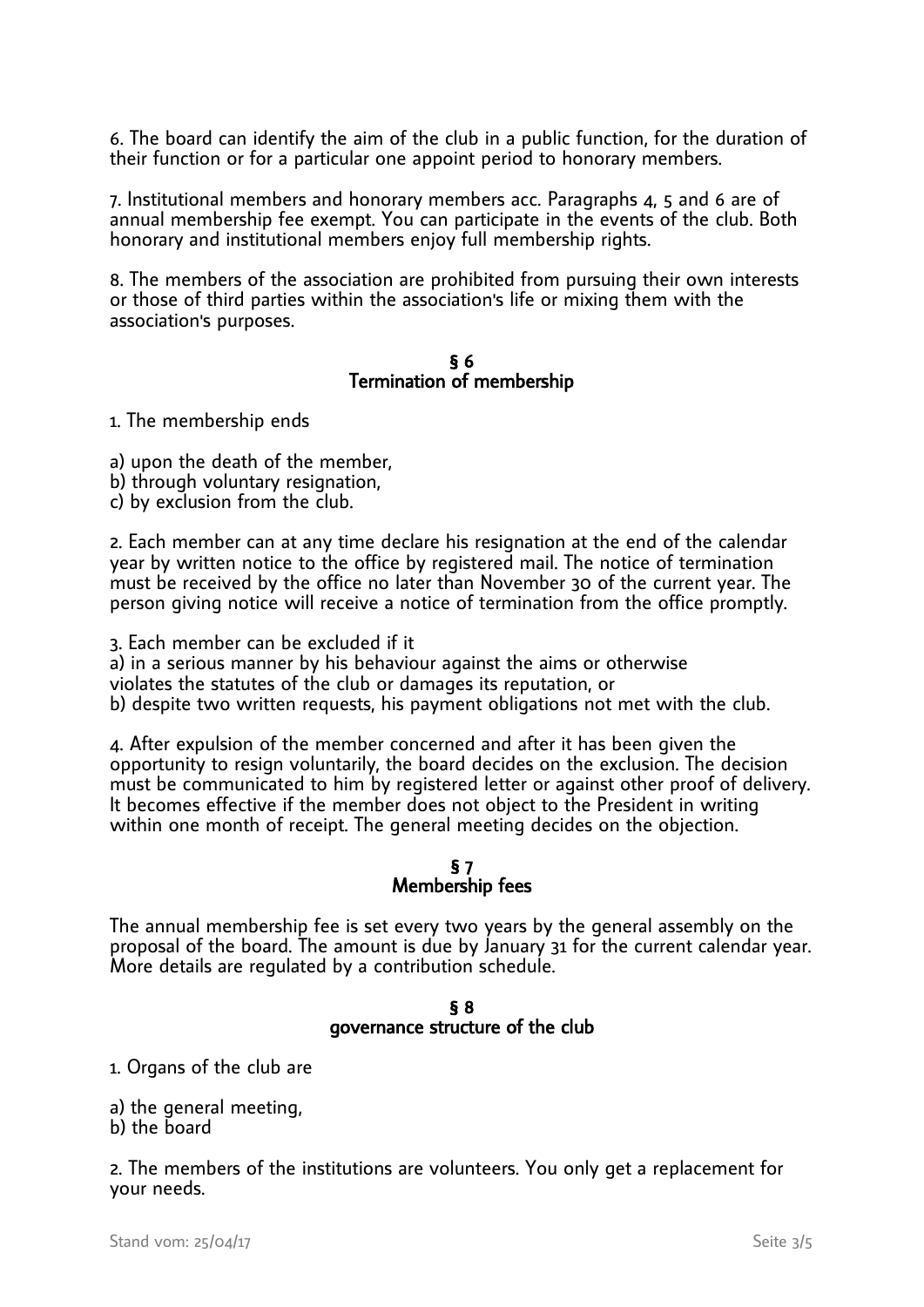1. The General Assembly elects the Executive Board and an auditor for a term of two years from the election. However, the Board remains in office until the new election of his successor. The office ends automatically with the end of the membership of the board member. Re-election is permitted. In the case of the premature departure of a member of the Management Board within two years, the co-option of a successor for the remaining term is permissible.

2. Once a year, the ordinary general meeting takes place. It accepts the President's Annual Report, the Treasurer's Annual Accounts and the Auditor's Report for the previous year. It decides on the discharge of the board and on the determination of the membership fees according to § 7.

### § 10 The convocation of the general meeting

1. The general assembly is quorate if in writing by two Members of the Board of Directors have been invited with a period of fourteen days stating an agenda.

2. At the request of at least 20% of the members, the executive committee has to convene an extraordinary general meeting in accordance with paragraph 1 above.

## § 11 The decision of the general meeting

1. The general assembly decides with a simple majority of the members present with voting rights. A tie is considered a rejection. Statutory amendments require a twothirds majority of the voting members present. Transfers of voting rights to other voting members are permitted. They must be reported to the President in writing. No member can represent more than two other members.

2. The President chairs the General Assembly. The general assembly appoints a secretary at the beginning of each assembly. A record of the decisions of the general assembly is to be recorded, which must be signed by the respective secretary.

#### § 12 Board

1. The board consists of at least five persons, namely the president, one or more vice-presidents, the treasurer and other members.

2. The President chairs the Board. The association is jointly represented by two board members in and out of court. The Representative power of the board is limited to the association's assets.

3. The board is also responsible for the following tasks:

- 1. drawing up a budget for each financial year; accounting; Creation of an annual report.
- 2. Preparation of annual accounts by an auditor is checked.
- 3. Conclusion and termination of employment contracts.
- 4. Appointment and dismissal of the members of a senate (senators).